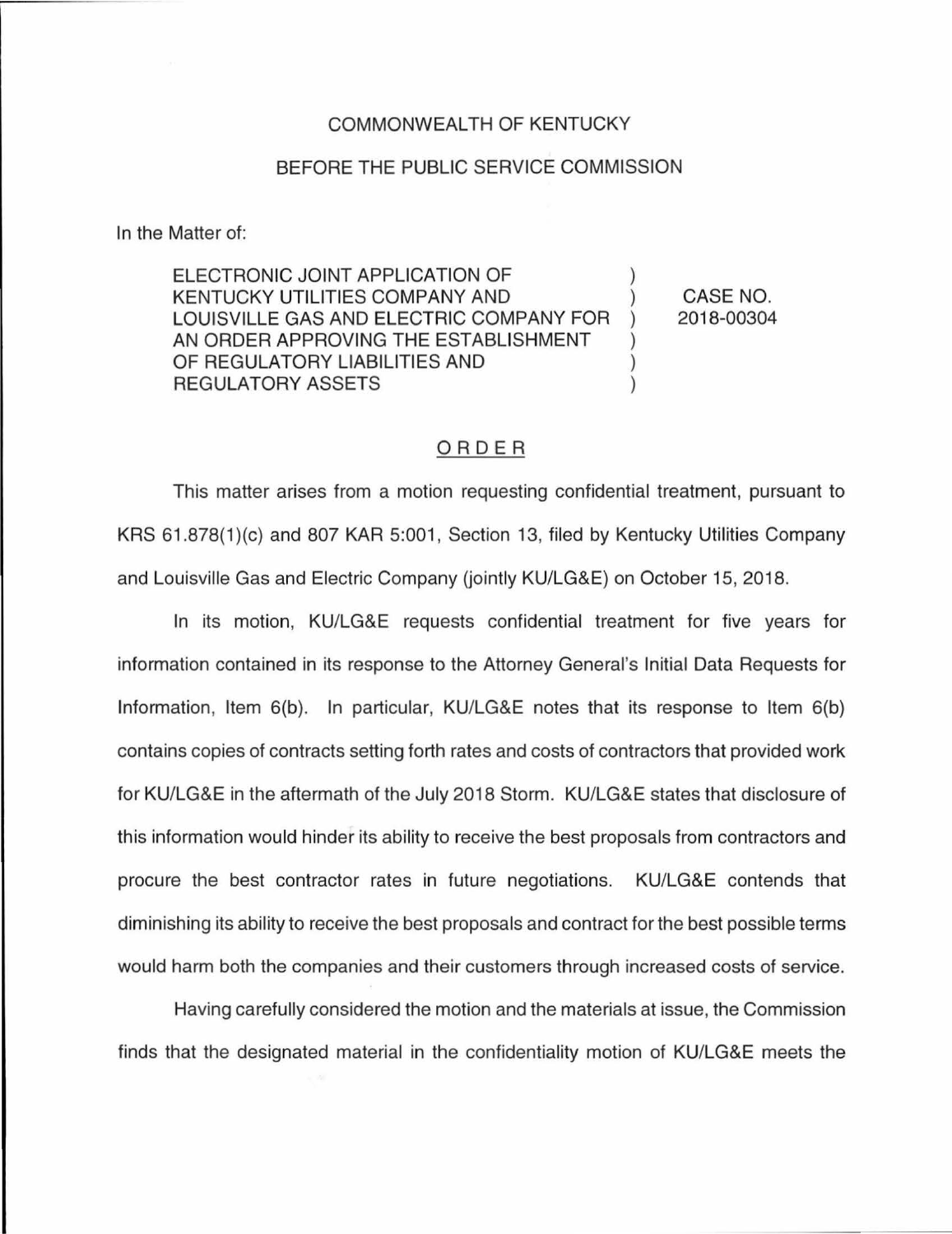criteria for confidential treatment and is exempt from public disclosure pursuant to KRS 61.878(1 )(c) and 807 KAR 5:001 , Section 13.

IT IS THEREFORE ORDERED that:

1. KU/LG&E's October 15, 2018 motion for confidential treatment is granted.

2. The designated materials for which KU/LG&E seeks confidential treatment shall not be placed in the public record or made available for public inspection for a period of five years or until further Orders of this Commission.

3. Use of the materials in question in any Commission proceeding shall be in compliance with 807 KAR 5:001, Section 13(9).

4. KU/LG&E shall inform the Commission if the materials in question become publicly available or no longer qualify for confidential treatment.

5. If a non-party to this proceeding requests to inspect materials granted confidential treatment by this Order and the period during which the materials have been granted confidential treatment has not run, then KU/LG&E shall have 20 days from receipt of written notice of the request to demonstrate that the materials still fall within the exclusions from disclosure requirements established in KRS 61 .878. If KU/LG&E is unable to make such demonstration, the requested materials shall be made available for inspection. Otherwise, the Commission shall deny the request for inspection.

6. The Commission shall not make the requested materials available for inspection for 20 days following an Order finding that the materials no longer qualify for confidential treatment in order to allow KU/LG&E to seek a remedy afforded by law.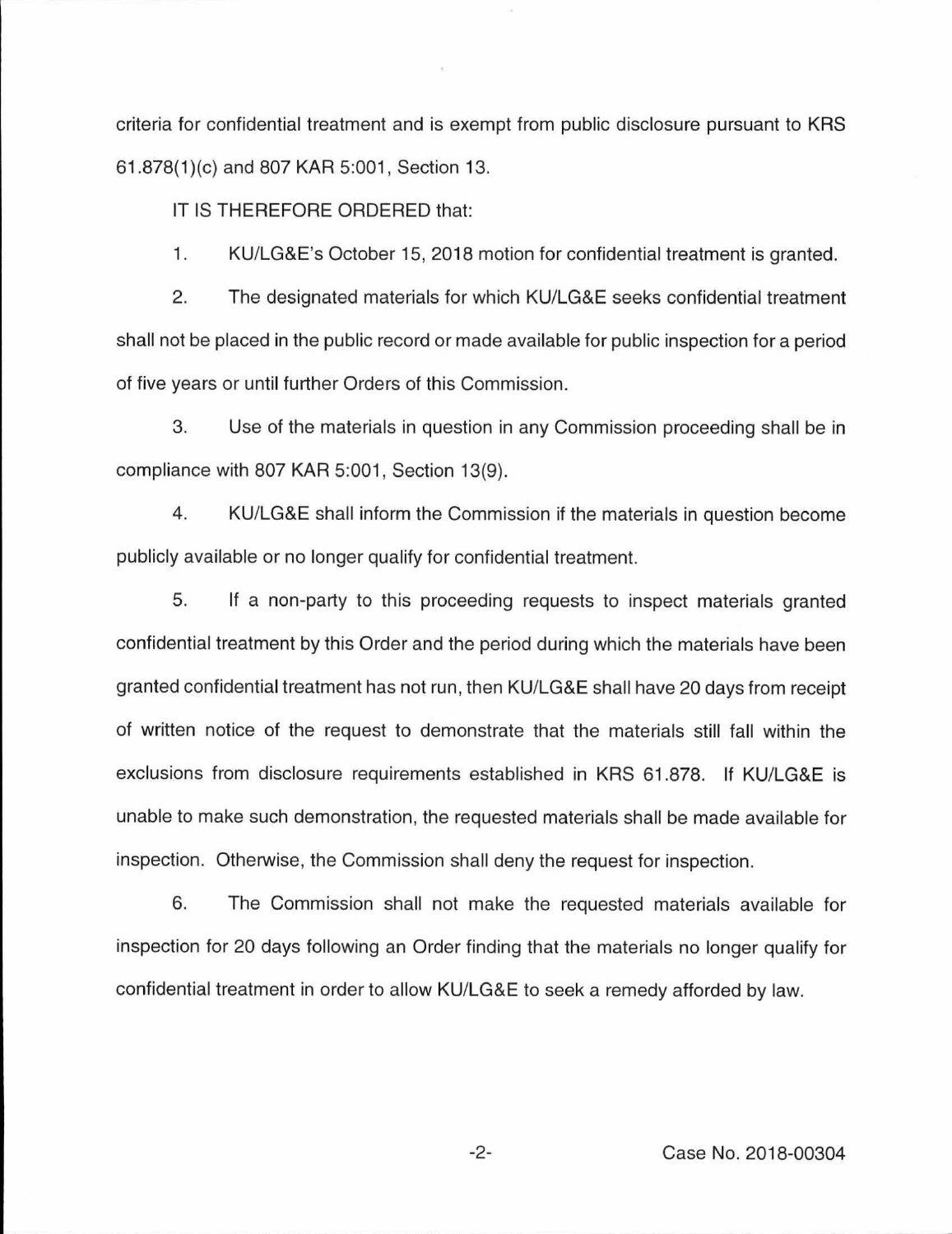By the Commission



ATTEST:

Durch. Puis

**Executive Director** 

Case No. 2018-00304